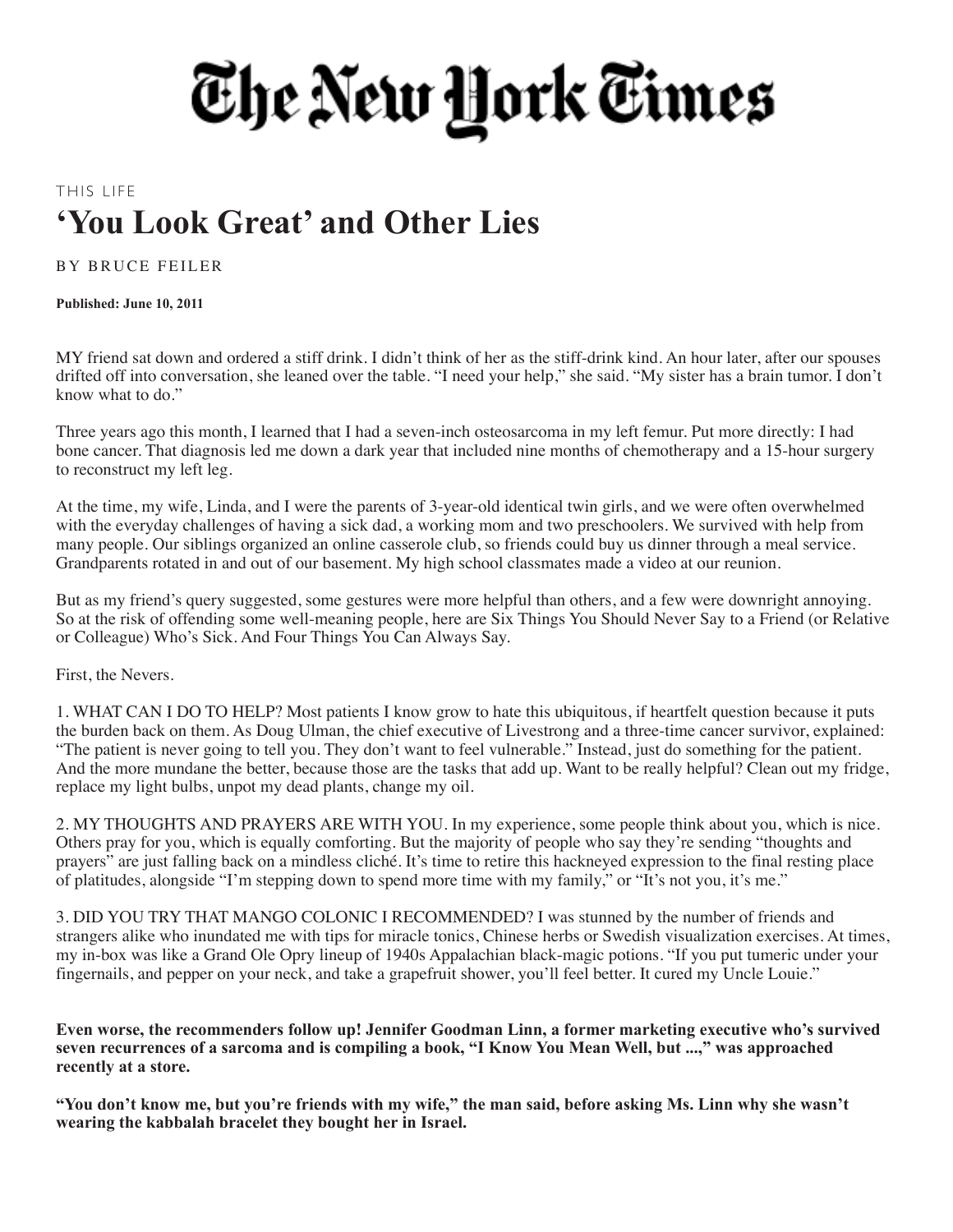# The New York Times

### THIS LIFE **'You Look Great' and Other Lies**

 $CONTIN U E D$ .....

4. EVERYTHING WILL BE O.K. Unsure what to say, many well-wishers fall back on chirpy feel-goodisms. But these banalities are more often designed to allay the fears of the caregiver than those of the patient. As one friend who recently had brain surgery complained: "I got a lot of 'chin ups,' 'you're going to get better.' I kept thinking: You haven't seen the scans. That's not what the doctor is saying." The simple truth is, unless you're a medical professional, resist playing Nostradamus.

5. HOW ARE WE TODAY? Every adult patient I know complains about being infantilized. The writer Letty Cottin Pogrebin, who had breast cancer, is working on a book, "How to Be a Friend to a Friend Who's Sick." It includes a list of "no-no's" that treat ailing grown-ups like children. When the adult patient has living parents, as I did, many mothers in particular fall back on old patterns, from overstepping their boundaries to making bologna sandwiches when the patient hasn't eaten them since childhood. "Just because someone is dealing with a physical illness," Mr. Ulman said, "doesn't diminish their mental capacity."

6. YOU LOOK GREAT. Nice try, but patients can see right through this chestnut. We know we're gaunt, our hair is falling out in clumps, our colostomy bag needs emptying. The only thing this hollow expression conveys is that you're focusing on how we appear. "When people comment on my appearance," Ms. Linn said, "it reminds me that I don't look good."

Next time you want to compliment a patient's appearance, keep this in mind: Vanity is the only part of the human anatomy that is immune to cancer.

So what do patients like to hear? Here are four suggestions.

1. DON'T WRITE ME BACK. All patients get overwhelmed with the burden of keeping everyone informed, coddled and feeling appreciated. Social networking, while offering some relief, often increases the expectation of round-the-clock updates.

To get around this problem, I appointed a "minister of information," whose job it was to disseminate news, deflect queries and generally be polite when I didn't have the energy or inclination to be. But you can do your part, too: If you do drop off a fruitcake or take the dog for a walk, insist the patient not write you a thank-you note. Chicken soup is not a wedding gift; it shouldn't come with added stress.

2. I SHOULD BE GOING NOW. You'll never go wrong by uttering these five words while visiting someone who's sick. As Ms. Pogrebin observes of such visits, don't overstay your welcome. She recommends 20 minutes, even less if the patient is tired or in pain. And while you're there, wash a few dishes or tidy up the room. And take out the trash when y ou leave.

3. WOULD YOU LIKE SOME GOSSIP? One surefire tip: a slight change of topic goes a long way. Patients are often sick of talking about their illness. We have to do that with our doctors, nurses and insurance henchmen. By all means, follow the lead of the individual, but sometimes ignoring the elephant in the room is just the right medicine. Even someone recovering from surgery has an opinion about the starlet's affair, the underdog in the playoffs or the big election around the corner.

4. I LOVE YOU. When all else fails, simple, direct emotion is the most powerful gift you can give a loved one going through pain. It doesn't need to be ornamented. It just needs to be real. "I'm sorry you have to go through this." "I hate to see you suffer." "You mean a lot to me." The fact that so few of us do this makes it even more meaningful.